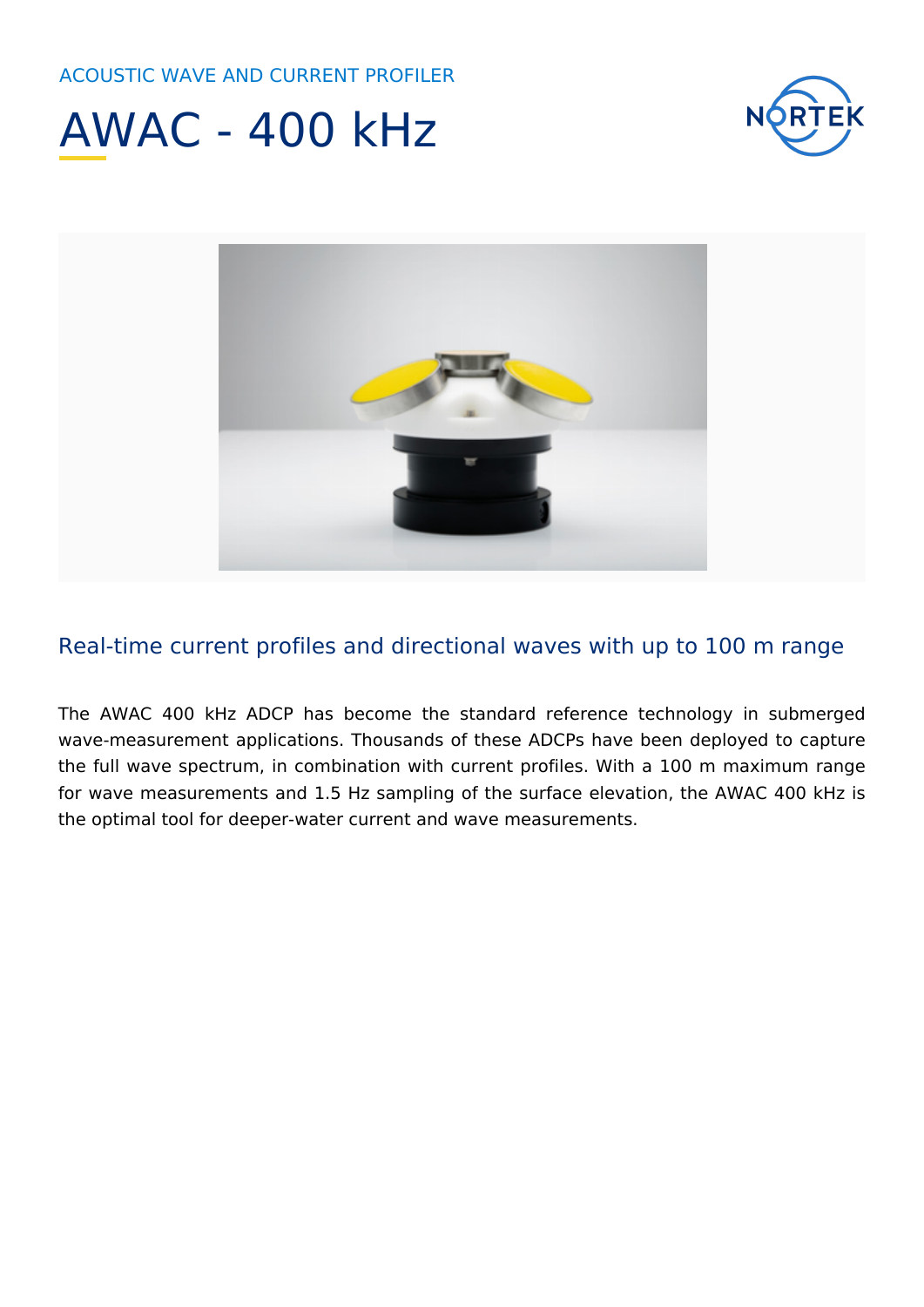# AWAC - 400 kHz



### **Highlights**

- $\sqrt{\phantom{a}}$  Real-time current profiles and waves to 100 m range
- $\checkmark$  Acoustic surface tracking (AST) with vertical beam
- $\checkmark$  Can be used both with fixed frames and subsurface buoys

#### Applications

- $\checkmark$  Online measurements of currents and waves
- $\sqrt{\phantom{a}}$  Design data for planning of new coastal structures
- $\checkmark$  Site studies for offshore wind platforms
- $\sqrt{\phantom{a}}$  Coastal erosion studies
- $\sqrt{\phantom{a}}$  Measurement campaigns where the full wave spectrum is needed
- $\sqrt{\phantom{a}}$  Monitoring of transient waves for channel wall protection
- $\checkmark$  Studies of tidal currents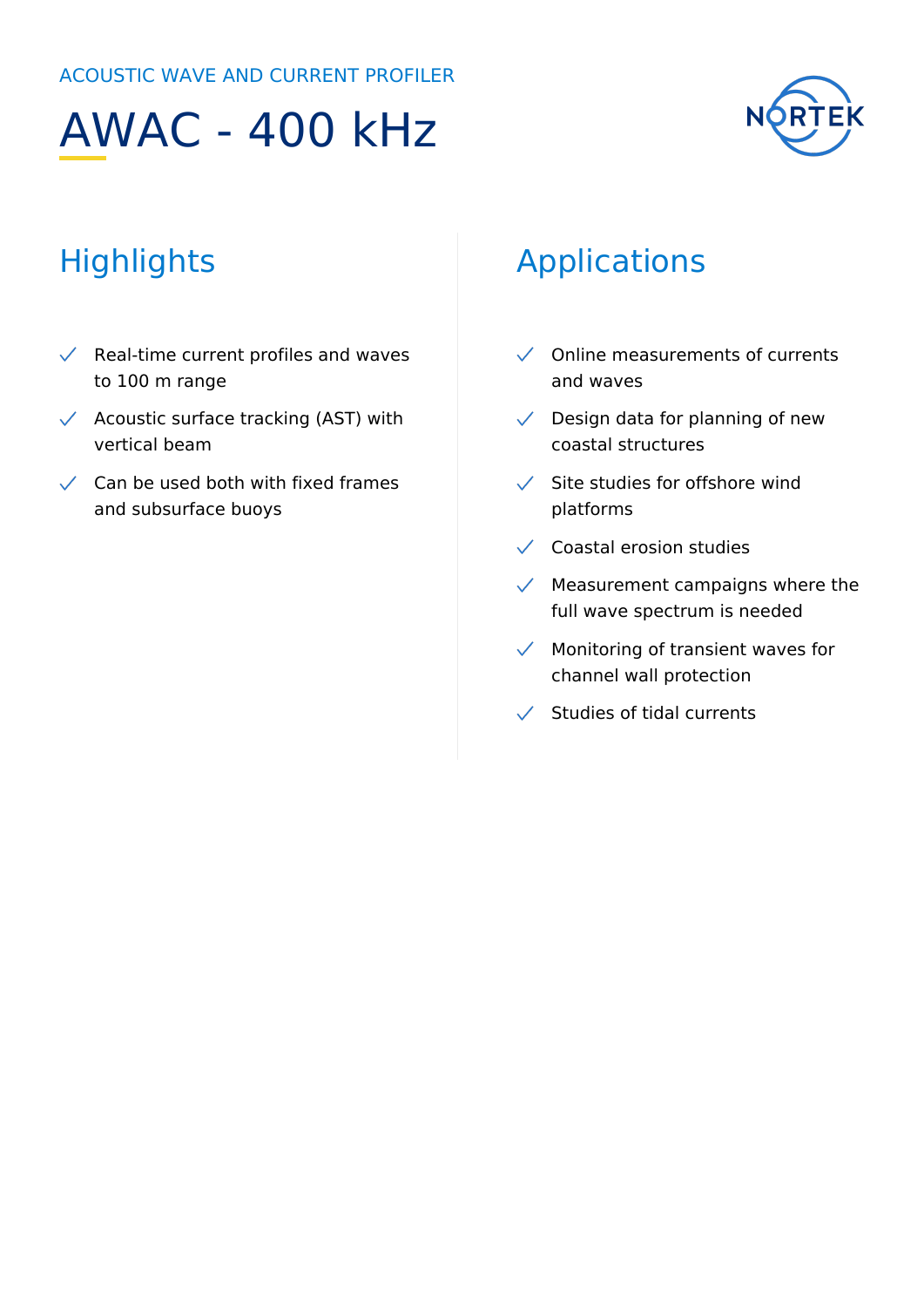## AWAC - 400 kHz



#### Technical specifications

| $\longrightarrow$ Water velocity measurements          |                                                                                     |
|--------------------------------------------------------|-------------------------------------------------------------------------------------|
| Maximum profiling range                                | 100 m                                                                               |
| Cell size                                              | $1.0 - 8.0$ m                                                                       |
| Number of cells                                        | Typical 20-40, max. 128                                                             |
| Velocity range                                         | ±10 m/s horizontal, ±5 m/s along beam                                               |
| Accuracy                                               | $\pm 1\%$ of measured value $\pm 0.5$ cm/s                                          |
| Velocity precision                                     | Consult instrument software                                                         |
| Maximum output rate                                    | 1 Hz                                                                                |
| Internal sampling rate                                 | 2 Hz                                                                                |
| $\longrightarrow$ Echo intensity (along slanted beams) |                                                                                     |
| Sampling                                               | Same as velocity                                                                    |
| Resolution                                             | 0.45dB                                                                              |
| Dynamic range                                          | 90 dB                                                                               |
| Transducer acoustic frequency                          | 400 kHz, 600 kHz for vertical beam                                                  |
| Number of beams                                        | 3 beams 120° apart, one vertical beam, (90° apart, one at<br>5° for platform mount) |
| Beam width                                             | $2.4^\circ$                                                                         |
| Beam width vertical beam                               | $1.7^\circ$                                                                         |
| $\longrightarrow$ Wave measurement option (AST)        |                                                                                     |
| Maximum depth                                          | 100 m                                                                               |
| Data types                                             | Pressure, one velocity along each beam, AST                                         |
| Sampling rate velocity (output)                        | 0.75 Hz                                                                             |
| Sampling rate AST (output)                             | $1.5$ Hz                                                                            |
| No. of samples per burst                               | 512, 1024 or 2048                                                                   |
| $\longrightarrow$ Wave estimates                       |                                                                                     |
| Range                                                  | -15 to 15 m                                                                         |
| Accuracy/resolution (Hs)                               | < 1% of measured value / 1 cm                                                       |
| Accuracy/resolution (Dir)                              | $2^{\circ}$ / 0.1 $^{\circ}$                                                        |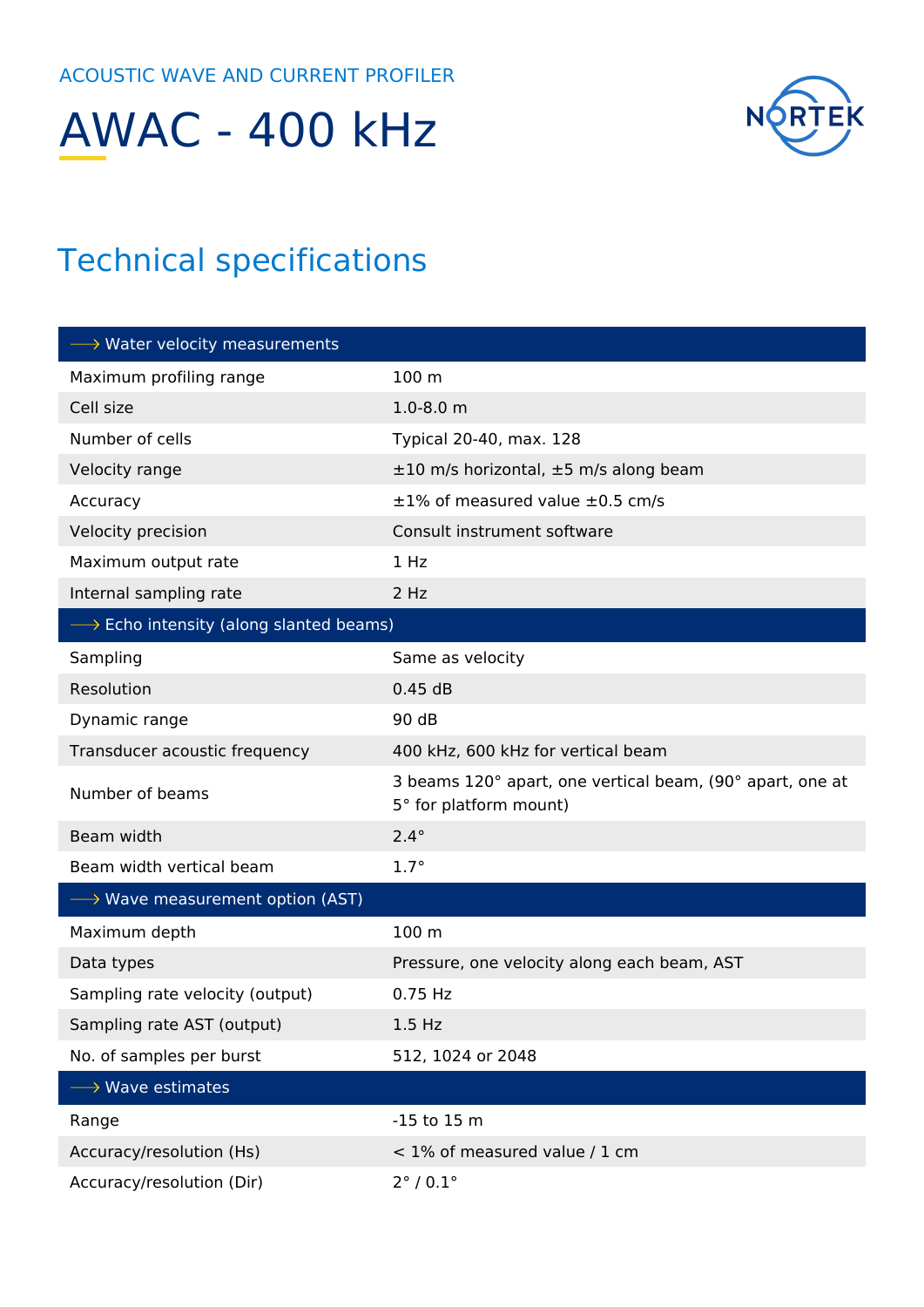### AWAC - 400 kHz



| $\longrightarrow$ Wave estimates           |                                                                                                                  |
|--------------------------------------------|------------------------------------------------------------------------------------------------------------------|
| Period range                               | $1-50s$                                                                                                          |
| Cut-off period (Hs)                        | 20 m depth: 0.9 sec, 60 m depth: 1.5 sec, 100 m depth: 2<br>sec                                                  |
| Cut-off period (dir)                       | 20 m depth: 3.1 sec, 60 m depth: 5.5 sec, 100 m depth:<br>$7.1$ sec                                              |
| $\longrightarrow$ Sensors                  |                                                                                                                  |
| Temperature:                               | Thermistor embedded in housing                                                                                   |
| Temp. range                                | -4 to $+40$ °C                                                                                                   |
| Temp. accuracy/resolution                  | 0.1 °C/0.01 °C                                                                                                   |
| Temp. time response                        | $< 5$ min                                                                                                        |
| Compass:                                   | Magnetoresistive                                                                                                 |
| Accuracy/resolution                        | $2^{\circ}/0.1^{\circ}$ for tilt < 15°                                                                           |
| Tilt:                                      | Liquid level                                                                                                     |
| Accuracy/resolution                        | $0.2^{\circ}/0.1^{\circ}$                                                                                        |
| Maximum tilt                               | 30°, AST requires < 10° instrument tilt                                                                          |
| Up or Down                                 | Automatic detect                                                                                                 |
| Pressure:                                  | Piezoresistive                                                                                                   |
| Range                                      | 100 m                                                                                                            |
| Accuracy                                   | 0.5% of full scale (optional 0.1% of full scale)                                                                 |
| Resolution                                 | 0.005% of full scale                                                                                             |
| $\longrightarrow$ Analog inputs            |                                                                                                                  |
| No. of channels                            | 2                                                                                                                |
| Supply voltage to analog output<br>devices | Three options selectable through firmware commands: 1)<br>Battery voltage/500 mA, 2) +5 V/250 mA, 3)+12 V/100 mA |
| Voltage input                              | $0-5V$                                                                                                           |
| Resolution                                 | 16-bit A/D                                                                                                       |
| $\longrightarrow$ Data recording           |                                                                                                                  |
| Capacity                                   | 9 MB standard, 4/16 GB (ProLog)                                                                                  |
| Profile record                             | Ncells*9 + 120 bytes                                                                                             |
| Wave record                                | Nsamples*24 + 1 $k$ bytes                                                                                        |
| Mode                                       | Stop when full (default and Prolog) or wrap mode                                                                 |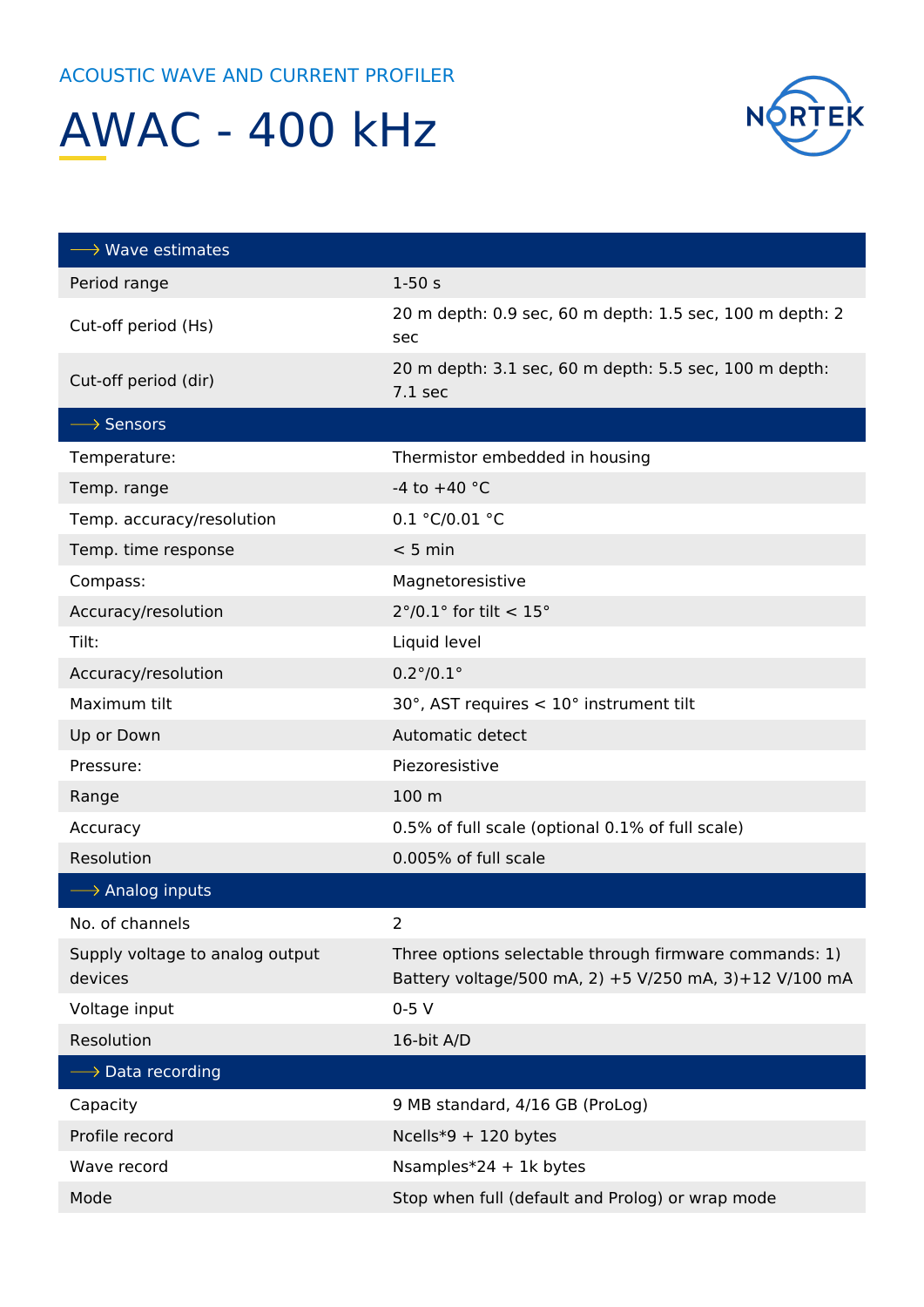## AWAC - 400 kHz



| $\longrightarrow$ Real-time clock     |                                                                                                |
|---------------------------------------|------------------------------------------------------------------------------------------------|
| Accuracy                              | $±1$ min/year                                                                                  |
| Backup in absence of power            | 1 year                                                                                         |
| $\longrightarrow$ Data communications |                                                                                                |
| I/O                                   | RS-232 or RS-422. Software supports most commercially<br>available USB-RS-232 converters       |
| Communication baud rate               | 300-115200 Bd                                                                                  |
| Recorder download baud rate           | 600/1200 kBd for both RS-232 and RS-422                                                        |
| User control                          | Handled via "AWAC AST" software, or ActiveX® controls.<br>"Seastate" for online systems        |
| Output formats                        | NMEA, Binary. Prolog provides same types also for<br>processed wave and current data           |
| $\longrightarrow$ Connectors          |                                                                                                |
| <b>Bulkhead</b>                       | MCBH-2-FS, MCBH-8-FS, optional Souriau M-series metal<br>connector for online use              |
| Cable                                 | PMCIL-8-MP on 10 m polyurethane cable                                                          |
|                                       |                                                                                                |
| $\longrightarrow$ Software            |                                                                                                |
| <b>Functions</b>                      | Deployment planning, instrument configuration, data<br>retrieval and conversion (for Windows®) |
| $\longrightarrow$ Power               |                                                                                                |
| DC input                              | 9-18 V DC                                                                                      |
| Maximum peak current                  | 3A                                                                                             |
| Avg. power consumption                | 0.23 W                                                                                         |
| Sleep current                         | $< 100 \mu A$                                                                                  |
| <b>Transmit Power</b>                 | 1-30 W, 3 adjustable levels                                                                    |
| $\longrightarrow$ Environmental       |                                                                                                |
| Operating temperature                 | -4 to $+40$ °C                                                                                 |
| Storage temperature                   | -20 to +60 $^{\circ}$ C                                                                        |
| Shock and vibration                   | IEC 721-3-2                                                                                    |
| <b>EMC</b> approval                   | <b>IEC 61000</b>                                                                               |
| Depth rating                          | 300 m                                                                                          |